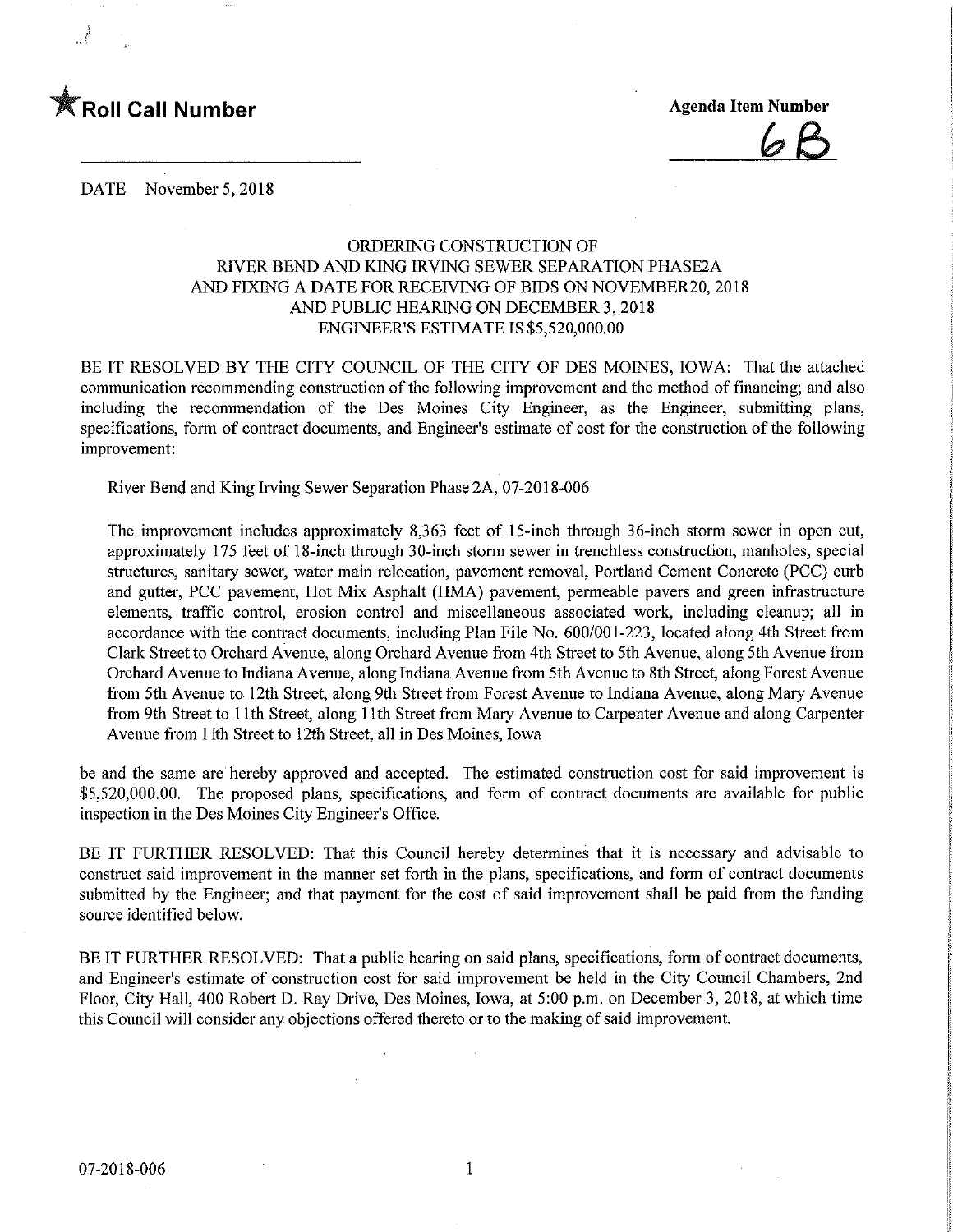

DATE November 5,2018

BE IT FURTHER RESOLVED: That proposals will be received by the City of Des Moines, at the office of the Des Moines City Clerk until 11 ;00 a.m. on November 20, 2018, for the construction of said improvement, and the taking of bids in the manner required by law. Proposals received will be opened at a public meeting presided over by the Engineer in the City Council Chambers, 2nd Floor, City Hall, 400 Robert D. Ray Drive, Des Moines, Iowa, at 11:00 a.m. on November 20, 2018, after which the bids together with a bid tabulation and recommendation of the Engineer will be presented to the City Council at its next meeting for action thereon.

BE IT FURTHER RESOLVED: That an appropriate Notice to Bidders for said improvement be posted, and Notice of Public Hearing for said improvement be published in the Des Moines Register, all as provided and directed by Chapter 26 and/or 314, Code of Iowa.

(City Council Communication Number  $\sqrt{8}$  543 attached.)

Moved by to adopt.

FORM APPROVED: THE PUNDS AVAILABLE

Kathleen Vanderpool Deputy City Attorney

Robert L. Fagen

Des Moines Finance Director

Funding Source: 2018-2019 CIP, Page Sanitary - 8, River Bend and King Irving Sewer Separation, SS138, Being:

. \$5,386,780.00 in SRF funding to be issued; and the remaining \$133,220.00 from Des Moines Water Works

| <b>COUNCIL ACTION</b> | <b>YEAS</b> | <b>NAYS</b> | <b>PASS</b> | <b>ABSENT</b> |
|-----------------------|-------------|-------------|-------------|---------------|
| <b>COWNIE</b>         |             |             |             |               |
| <b>BOESEN</b>         |             |             |             |               |
| <b>COLEMAN</b>        |             |             |             |               |
| <b>GATTO</b>          |             |             |             |               |
| <b>GRAY</b>           |             |             |             |               |
| <b>MANDELBAUM</b>     |             |             |             |               |
| WESTERGAARD           |             |             |             |               |
| <b>TOTAL</b>          |             |             |             |               |
|                       |             |             |             |               |

I, Diane Rauh, City Clerk of said City Council, hereby certify that at a meeting of the City Council, held on the above date, among other proceedings the above was adopted.

IN WITNESS WHEREOF, I have hereunto set my hand and affixed my seal the day and year first above written.

Mayor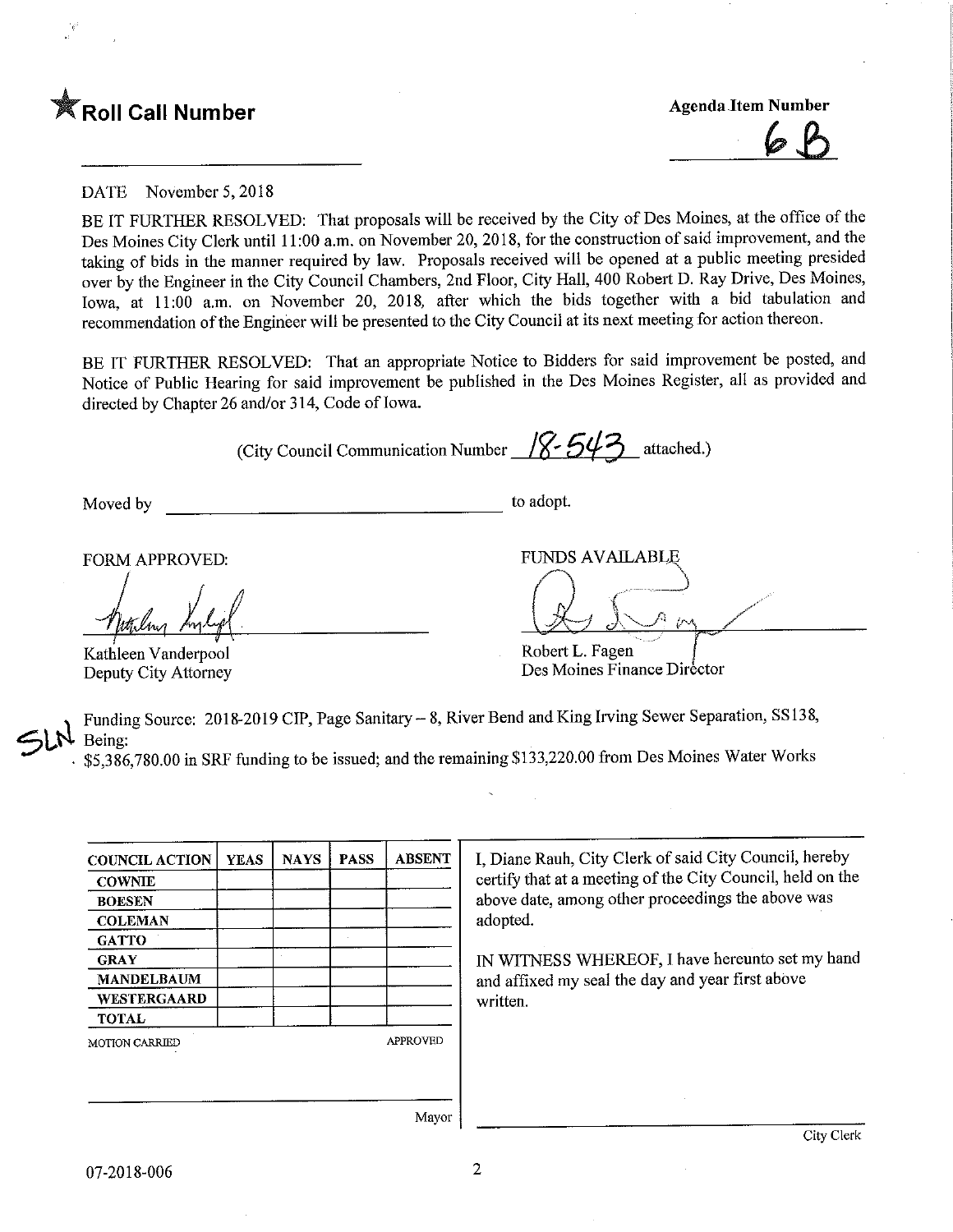## CONSTRUCTION ESTIMATE

DEPARTMENT OF ENGINEERING<br>CITY OF DES MOINES, IOWA

## PROJECT: River Bend and King Irving Sewer Separation - Phase 2A

Activity ID 07-2018-006

DATE: 10/17/2018

|                | <b>PROJECT: River Bend and King trying Sewer Separation - Fridse ZA</b> |             |            | <b>ESTIMATED UNITS</b> |            |                       |                 | DIVISION 1                         | DIVISION 2                             |                  |
|----------------|-------------------------------------------------------------------------|-------------|------------|------------------------|------------|-----------------------|-----------------|------------------------------------|----------------------------------------|------------------|
|                |                                                                         |             |            |                        |            |                       |                 | CITY OF DM                         | <b>DMWW</b>                            | PROJECT          |
|                |                                                                         |             | DIVISION 1 | DIVISION 2             |            |                       |                 | <b>AMOUNT</b>                      | <b>AMOUNT</b>                          | <b>AMOUNT</b>    |
| <b>ITEM</b>    | DESCRIPTION                                                             | <b>UNIT</b> | CITY OF DM | <b>DMWW</b>            |            | UNIT PRICE            |                 | TOTAL.                             | TOTAL                                  | <b>TOTAL</b>     |
| $\mathbf{1}$   | * CLEARING AND GRUBBING                                                 | UNIT        | 273.0      |                        | \$         | $90,00$ $\frac{1}{3}$ |                 | 24,570.00                          | \$<br>$\omega$                         | \$<br>24,570.00  |
| 2              | * TOPSOIL, OFF SITE                                                     | CY          | 855.0      |                        | \$         | $30.00$   \$          |                 | 25,650,00                          | - \$<br>$\blacksquare$                 | \$<br>25,650.00  |
| з              | EXCAVATION, CLASS 10                                                    | C٧          | 3,550.0    |                        | \$         | $30.00$   \$          |                 | 106,500.00                         | $\hat{\mathbf{z}}$<br>5                | \$<br>106,500,00 |
| 4              | SUBGRADE PREPARATION, 6 IN. DEPTH                                       | S٢          | 19,250.0   |                        | \$         | 5,00                  | -\$             | 96,250.00                          | -\$<br>$\blacksquare$                  | \$<br>96,250.00  |
| 5              | SUBGRADE TREATMENT, FLY ASH                                             | SY          | 1,000.0    |                        | \$         | 15.00                 | \$              | 15,000,00                          | -3<br>$\tilde{\phantom{a}}$            | \$<br>15,000.00  |
| 6              | SUBGRADE TREATMENT, GEOGRID                                             | S٧          | 1,000.0    |                        | \$         | $7.00$ $\uparrow$ \$  |                 | 7,000.00                           | - \$<br>$\blacksquare$                 | \$<br>7,000,00   |
| $\overline{f}$ | SUBBASE, MODIFIED                                                       | SY          | 16,200,0   |                        | \$         | $12,00$   \$          |                 | 194,400.00                         | - \$<br>$\blacksquare$                 | \$<br>194,400.00 |
| 8              | REPLACEMENT OF UNSUITABLE BACKFILL MATERIAL                             | TONS        | 1,500.0    |                        | \$         | 35.00                 | -\$             | 52,500,00                          | - \$<br>$\omega$                       | \$<br>52,500.00  |
| 9              | SANITARY SEWER, GRAVITY MAIN, TRENCHED, DI, 16"                         | LF          | 20.0       |                        | \$         | 500.00                | \$              | 10,000.00                          | - \$<br>$\blacksquare$                 | \$<br>10,000.00  |
| 10             | SANITARY SEWER, GRAVITY MAIN, TRENCHED, DI, 18"                         | LF          | 10.0       |                        | \$         | 600,00                | $\bullet$       | 6,000,00                           | - \$<br>$\star$                        | \$<br>6,000.00   |
| 11             | SANITARY SEWER SERVICE RELOCATION                                       | EA          | 11.0       |                        | \$         | 5,000.00              | $\ddot{\bm{x}}$ | 55,000,00                          | -\$<br>$\blacksquare$                  | \$<br>55,000,00  |
| 12             | REPAIR SANITARY SEWER                                                   | EA          | 37.0       |                        | \$         | 2,200.00              | \$              | 81,400.00                          | -\$<br>$\blacksquare$                  | \$<br>81,400.00  |
| 13             | REMOVAL OF SANITARY SEWER, 16"                                          | LF          | 20.0       |                        | \$         | 15,00                 | $\ddot{\bm{x}}$ | 300.00                             | - \$<br>$\blacksquare$                 | \$<br>300.00     |
| 14             | REMOVAL OF SANITARY SEWER, 18"                                          | LF          | 10.0       |                        | \$         | 16,00                 | \$              | 160,00                             | - \$<br>$\blacksquare$                 | \$<br>160.00     |
| 15             | STORM SEWER, TRENCHED, RCP, CL3, 15"                                    | LF          | 2,721.0    |                        | \$         | 95.00                 | \$              | 258,495,00                         | S<br>$\bullet\bullet$                  | \$<br>258,495.00 |
| 16             | STORM SEWER, TRENCHED, GASKETED RCP, CL3, 15"                           | LF          | 429.0      |                        | \$         | 95.00                 | $\ddot{x}$      | 40,755.00                          | - \$<br>$\overline{\phantom{a}}$       | \$<br>40,755.00  |
| 17             | STORM SEWER, TRENCHED, RCP, CL5, 15"                                    | LF          | 59.0       |                        | \$         | 105,00                | \$              | 6,195.00                           | \$                                     | \$<br>6,195,00   |
| 18             | STORM SEWER, TRENCHED, GASKETED RCP, CL5, 15"                           | LF          | 195.0      |                        | \$         | 105.00                | \$              | 20,475.00                          | \$<br>$\bullet$                        | \$<br>20,475,00  |
| 19             | STORM SEWER, TRENCHED, RCP, CL3, 18"                                    | LF          | 1,710.0    |                        | \$         | 105.00                | \$              | 179,550.00                         | -\$<br>$\blacksquare$                  | \$<br>179,550.00 |
| 20             | STORM SEWER, TRENCHED, GASKETED RCP, CL3, 18"                           | LF          | 109.0      |                        | \$         | 105,00                | \$              | 11,445.00                          | \$<br>$\ddot{\phantom{0}}$             | \$<br>11,445.00  |
| 21             | STORM SEWER, TRENCHED, RCP, CL3, 24"                                    | LF          | 1,010.0    |                        | \$         | 130.00                | \$              | 131,300.00                         | \$<br>$\bullet$                        | \$<br>131,300,00 |
| 22             | STORM SEWER, TRENCHED, GASKETED, RCP, CL3, 24"                          | LF          | 24.0       |                        | \$         | 130.00                | \$              | 3,120.00                           | -\$<br>$\blacksquare$                  | \$<br>3,120.00   |
| 23             | STORM SEWER, TRENCHED, RCP, CL3, 30"                                    | LF          | 947.0      |                        | \$         | 150.00                | \$              | 142,050,00                         | \$<br>$\sim$                           | \$<br>142,050,00 |
|                |                                                                         | LF          | 26.0       |                        | \$         | 150,00                | \$              | 3,900.00                           | \$                                     | \$<br>3,900.00   |
| 24             | STORM SEWER, TRENCHED, GASKETED, RCP, CL3, 30"                          | LF          | 964.0      |                        | \$         | 180.00                | \$              | 173,520.00                         | \$<br>$\tilde{\phantom{a}}$            | \$<br>173,520.00 |
| 25             | STORM SEWER, TRENCHED, RCP, CL3, 36"                                    | LF          | 36.0       |                        | \$         |                       | \$              | 4,680.00                           | \$<br>$\blacksquare$                   | \$<br>4,680,00   |
| 26             | STORM SEWER, TRENCHED, DI, CL52, 12"                                    | LF          | 79,0       |                        | \$         | 130.00                |                 |                                    | \$<br>ä,                               | \$<br>11,850,00  |
| 27             | STORM SEWER, TRENCHED, DI, CL52, 14"                                    | LF          | 54.0       |                        |            | 150.00                | $\sqrt{3}$      | 11,850,00                          | $\omega$                               | \$<br>9,180.00   |
| 28             | STORM SEWER, TRENCHED, DI, CL62, 16"                                    |             |            |                        | \$         | 170,00                | \$              | 9,180.00                           | \$                                     | \$<br>92,000.00  |
| 29             | STORM SEWER, TRENCHLESS, JACKING PIPE, 18"                              | LF          | 92.0       |                        | \$         | 1,000.00              | \$              | 92,000.00                          | \$<br>$\bullet$                        | \$<br>124,500.00 |
| 30             | STORM SEWER, TRENCHLESS, RCP, JACKING PIPE, 30", GASKETED               | LF          | 83.0       |                        | \$         | $1,500.00$   \$       |                 | 124,500.00                         | \$<br>$\blacksquare$                   |                  |
| 31             | REMOVAL OF STORM SEWER, VCP OR RCP, 6" TO 15"                           | LF          | 648.0      |                        | \$         | 15,00                 | \$              | 9,720.00                           | s<br>$\overline{\phantom{a}}$          | \$<br>9,720.00   |
| 32             | STORM SEWER ABANDONMENT, FILLED PLUG                                    | LF          | 117.0      |                        | \$         | 25.00                 | $\mathbf{f}$    | 2,925.00                           | s<br>$\blacksquare$                    | \$<br>2,925.00   |
| 33             | MANHOLE, SW 401, 48"                                                    | EA          | 17.0       |                        | \$         | 5,000,00              | \$              | 85,000.00                          | \$<br>$\tilde{\phantom{a}}$            | \$<br>85,000.00  |
| 34             | MANHOLE, SW 401, 60"                                                    | EA          | 3.0        |                        | \$         | 5,500.00              | \$              | 16,500,00                          | \$<br>$\blacksquare$                   | \$<br>16,500,00  |
| 35             | MANHOLE, SW 401, 72"                                                    | EA          | 5.0        |                        | S          | 8,500.00              | \$              | 42,500.00                          | \$<br>$\overline{\phantom{a}}$         | \$<br>42,500,00  |
| 36             | MANHOLE, SW 401, 84"                                                    | EA          | 4.0        |                        |            | \$10,000.00           | \$              | 40,000.00                          | \$<br>$\bullet$                        | \$<br>40,000.00  |
| 37             | INTAKE, SW 501                                                          | EA          | 33.0       |                        | \$         | 5,500.00              | \$              | 181,500,00                         | £.<br>٠                                | \$<br>181,500.00 |
| 38             | INTAKE, SW 501 MOD                                                      | EA          | 3,0        |                        |            | 6,000.00              | \$              | 18,000.00                          | - \$<br>$\omega$                       | \$<br>18,000.00  |
| 39             | INTAKE, SW 502, 48"                                                     | EA          | 4.0        |                        | \$         | 6,000.00              | \$              | 24,000.00                          | \$<br>$\tilde{\phantom{a}}$            | \$<br>24,000.00  |
| 40             | INTAKE, SW 502, 60"                                                     | EA          | 3,0        |                        | \$         | 4,000.00              | \$              | 12,000.00                          | \$                                     | \$<br>12,000,00  |
| 41             | INTAKE, SW 502, 72"                                                     | EA          | 2.0        |                        | \$         | 7,500.00              | \$              | 15,000.00                          | \$<br>$\blacksquare$                   | \$<br>15,000.00  |
| 42             | INTAKE, SW 505                                                          | EA          | 11.0       |                        | \$         | 8,500.00              | l \$            | 93,500,00                          | \$<br>$\tilde{\phantom{a}}$            | \$<br>93,500.00  |
| 43             | INTAKE, SW 507                                                          | EΑ          | 1.0        |                        | \$         | 8,000.00              | l \$            | 8,000.00                           | \$                                     | \$<br>8,000.00   |
| 44             | PIPE APRON, 24" RCP, CL4                                                | EA,         | 1.0        |                        | \$         | 1,500.00 \$           |                 | $1,500.00$   \$                    |                                        | \$<br>1,500.00   |
| 45             | MANHOLE ADJUSTMENT, MINOR                                               | EΑ          | 8,0        |                        | \$         | 1,500,00              | l \$            | 12,000,00   \$                     |                                        | \$<br>12,000.00  |
| 46             | MANHOLE ADJUSTMENT, MAJOR                                               | EA          | 8,0        |                        | \$         | 2,000.00              | \$              | 16,000,00                          | \$<br>$\blacksquare$                   | \$<br>16,000,00  |
| 47             | CONNECTION TO EXISTING INTAKE/MANHOLE                                   | EΑ          | 2,0        |                        | \$         | 1,000.00              | \$              | $2,000.00$   \$                    | $\blacksquare$                         | \$<br>2,000,00   |
| 48             | REMOVE MANHOLE                                                          | EA          | 5,0        |                        | \$         | 1,000.00              | \$              | $5,000.00$   \$                    |                                        | \$<br>5,000.00   |
| 49             | REMOVE INTAKE                                                           | EA          | 33.0       |                        | \$         | 700,00                | $\mathfrak{p}$  | 23,100.00                          | $\ddot{\Phi}$<br>$\blacksquare$        | \$<br>23,100.00  |
| 50             | PAVEMENT, PCC, 6"                                                       | SY          | 65,0       |                        | \$         | 42.00                 | \$              | 2,730.00                           | -\$                                    | \$<br>2,730.00   |
| 51             | PAVEMENT, PCC, 8"                                                       | SY          | 54.0       | 51.0                   | $\sqrt{3}$ | 45.00                 | \$              | 2,430.00                           | \$<br>2,295.00                         | \$<br>4,725.00   |
| 52             | PAVEMENT, PCC, FOR COMPOSITE SECTION                                    | SΥ          | 3,591.0    |                        | \$         | 72.00                 | \$              | 258,552,00                         | $\ddot{x}$<br>a.                       | \$<br>258,552.00 |
| 53             | RIBBON CURB, PCC, 9", 1'-6 WIDE                                         | LF          | 582.0      |                        | \$         | 45.00                 | \$              | $26,190.00$ \$                     | $\blacksquare$                         | \$<br>26,190.00  |
| 54             | CURB AND GUTTER, PCC, 9", 1'-6" WIDE                                    | LF          | 1.971.0    |                        | \$         | 50.00                 | \$              | 98,550,00                          | \$<br>۰                                | \$<br>98,550.00  |
| 55             | CURB AND GUTTER, PCC, 6", 2-6" WIDE                                     | LF          | 5,342.0    |                        | \$         | 45.00                 | \$              | 240,390.00                         | S                                      | \$<br>240,390.00 |
| 56             | CURB AND GUTTER, PCC, 8", 2'-6" WIDE                                    | LF          | 2,049.0    | 10.0                   | \$         | 50.00                 | \$              | 102,450.00 }                       | 500.00<br>\$                           | \$<br>102,950.00 |
| 57             | CURB AND GUTTER, PCC, 9", 2'-6" WIDE                                    | LF          | 70,0       |                        | \$         | 55.00                 | \$              | 3,850.00                           | \$<br>$\tilde{\phantom{a}}$            | \$<br>3,850,00   |
| 58             | PAVEMENT, HMA LT, BASE COURSE                                           | TONS        | 1,957.0    | 4.0                    | \$         | 105.00                | \$              | 205,485.00                         | \$<br>420,00                           | \$<br>205,905.00 |
| 59             |                                                                         | TONS        | 1,690.0    | 4.0                    | 5          | 110.00                |                 | 185,900,00                         | 440.00<br>\$                           | \$<br>186,340.00 |
| 60             |                                                                         |             |            |                        |            |                       |                 |                                    |                                        |                  |
|                | PAVEMENT, HMA LT, SURFACE COURSE                                        | SY          | 2,166.0    |                        | \$         | 10.00                 | \$              | 21,660.00                          | \$                                     | \$<br>21,660,00  |
|                | <b>REMOVAL OF SIDEWALK</b>                                              | SY          | 760.0      |                        | \$         |                       | \$              | 9,120,00                           | $\ddot{\ddot{\Phi}}$<br>$\blacksquare$ | \$<br>9,120.00   |
| 61             | REMOVAL OF DRIVEWAY                                                     | SY          | 1,682.0    | $3.0\vert\;$ \$        |            | 12 00                 |                 |                                    | 165,00<br>\$                           | \$<br>92,675.00  |
| 62             | SIDEWALK, PCC, 4" THICK                                                 | SY          | 385,0      |                        |            | $55,00$ $\frac{6}{5}$ |                 | 92,510.00                          | $\blacksquare$                         | \$<br>25,025.00  |
| 63<br>64       | SIDEWALK, PCC, 6" THICK<br>DETECTABLE WARNING                           | SF          | 683.0      |                        | \$<br>\$   | 65.00<br>45.00        | \$<br>\$        | 25 025,00   \$<br>$30,735.00$   \$ | ٠                                      | \$<br>30,735.00  |